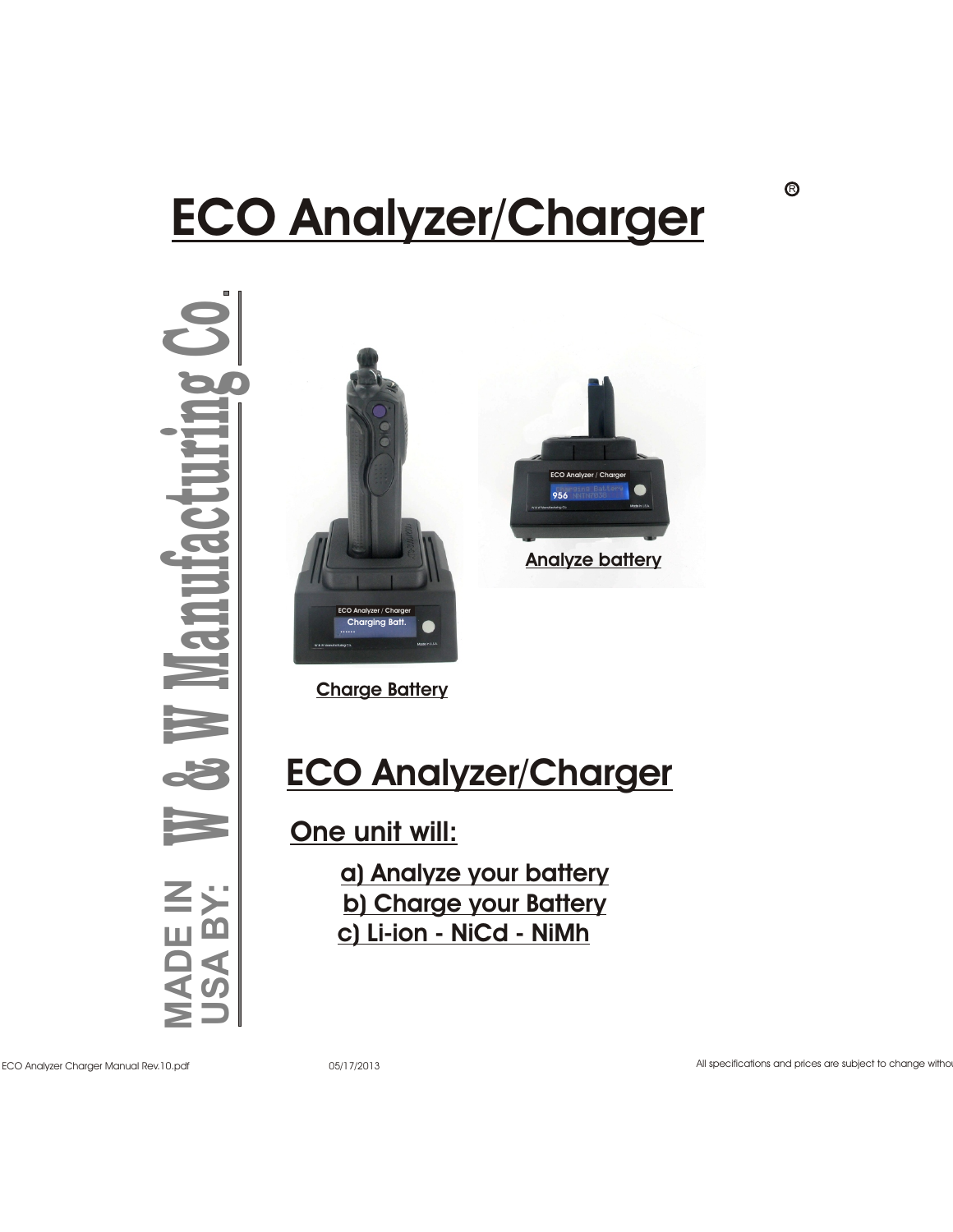### **Table of contents**

# Page Description **1 Operation of ECO Analyzer - Charger 2 Analyzer and Charger Displays 3 READ FIRST** Cup installation and removal

**3 Specifications** 

| <b>Operations</b>                          |                                                                                                                                                                                         |                                                                                                                                    |
|--------------------------------------------|-----------------------------------------------------------------------------------------------------------------------------------------------------------------------------------------|------------------------------------------------------------------------------------------------------------------------------------|
|                                            | Analyzer                                                                                                                                                                                | <b>Charger</b>                                                                                                                     |
| Display (1)<br><b>No Battery installed</b> | No battery Installed,<br>press Function button<br>to select Analyzer<br>or Charger Mode.                                                                                                | No battery Installed,                                                                                                              |
| Display (2)<br><b>Battery installed</b>    | <b>Battery installed, press</b><br>function button to<br>select Batt chemistry.<br>NiCd or Lithium                                                                                      | <b>Battery installed,</b><br>the dots in the lower<br>left corner will go<br>back and fourth indicating<br>the battery is Charging |
| Display (3)<br><b>Battery installed</b>    | <b>Battery installed,</b><br>The dots in the lower<br>left corner will go<br>back and fourth indicating<br>the battery is Charging                                                      | <b>Flashing display</b><br>indicates battery is Charged                                                                            |
| Display (4)<br><b>Battery installed</b>    | <b>Battery installed,</b><br>the dots in the lower Right<br>corner will go back and<br>Forth indicating the Batt is<br>discharging and giving the Cap.<br>As the Batt discharges in mAh |                                                                                                                                    |
| Display (5)<br><b>Battery installed</b>    | <b>Battery installed,</b><br>the dots in the lower Left<br>corner will go back and<br>Forth indicating the Batt is<br>recharging and giving the Cap.<br>As the Batt. recharges in mAh   |                                                                                                                                    |
| Display (6)<br><b>Battery installed</b>    | <b>Battery Analyzed</b><br>actual<br>Capacity of battery in mAh                                                                                                                         |                                                                                                                                    |

**Page 2 of 4**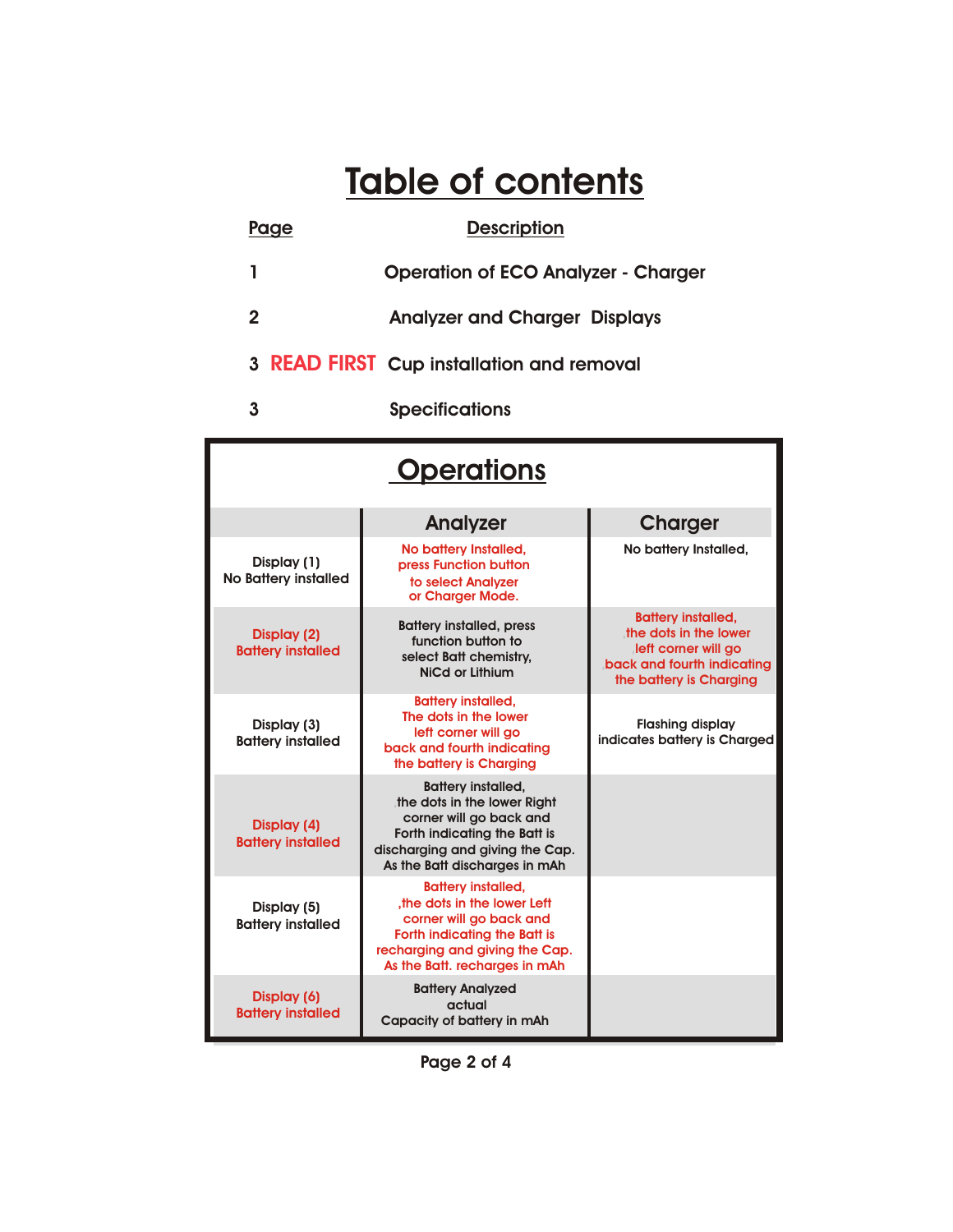